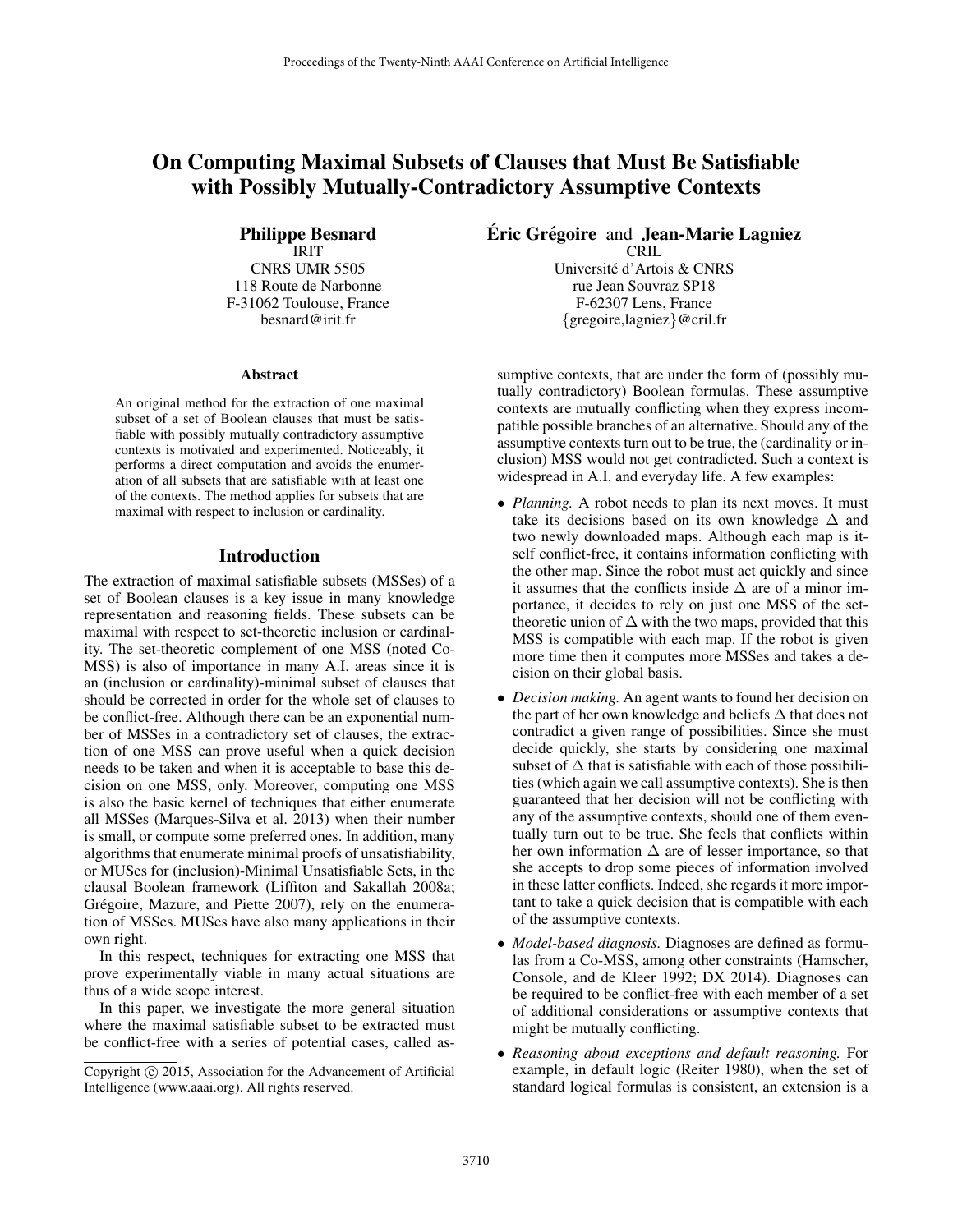maximal satisfiable set of formulas that, among other additional constraints, are satisfiable together with the socalled *justifications* of the generating default rules for the extension. The *non-commitment to assumptions* property (Delgrande, Schaub, and Jackson 1994) of Reiter's default logic expresses that extensions can be built from generating default rules with mutually conflicting justifications.

- *Argumentation.* In Dung's seminal work on computational argumentation (Dung 1995), one logic-based interpretation of extensions is based on one MSS of a corresponding knowledge base (Vesic 2013). Also, in logicbased argumentation (Besnard and Hunter 2008), it has been shown how arguments can be directly computed from MSSes (Besnard et al. 2010). More generally, arguments can be required to be compatible with some additional pieces of information that might be mutually conflicting, like an argument showing that the defendant is guilty and that is compatible with each of two cases: either the defendant is telling the truth or lying.
- *Belief change.* The extraction of maximal subsets of beliefs that are satisfiable with some additional constraints corresponds to the so-called multiple contraction (Fuhrmann and Hansson 1994) paradigm in belief change. Note also that following Levi's identity (Levi 1977), contraction is a basic building block of belief revision, too (Fermé and Hansson 2011; Alchourrón, Gärdenfors, and Makinson 1985): revising a deductive closed set of beliefs by an incoming belief  $\delta$  involves the contraction of the set by the negation of  $\delta$ , which is thus based on the extraction of MSSes that are satisfiable with  $\delta$ , followed by an expansion by  $\delta$ , which includes deductive closure.

In view of these applications, the contribution of this paper is as follows. We introduce and experimentally investigate a method to compute one maximal subset of a set of Boolean clauses  $\Delta$  such that this subset is satisfiable with each member of a set of possibly mutually conflicting Boolean formulas Γ. Actually, it is not a straightforward issue to transform an experimentally efficient method that computes one MSS into a practical technique that extracts one maximal satisfiable subset that is compatible with each member of Γ. Let us elaborate on this.

Assume first that (1) we have selected an experimentally efficient algorithm that computes one MSS of a set of Boolean clauses  $\Delta$ , (2) we are given an unsatisfiable set of of Boolean formulas Γ that represents a set of assumptive contexts that are mutually conflicting, (3) formulas from  $\Gamma$ can contradict  $\Delta$  and (4)  $\Delta$  can be unsatisfiable. Let us write Clausal( $\gamma$ ) for a set of clauses, equivalent to  $\gamma$  with respect to satisfiability, that is obtained through usual standard rewriting procedures.

One naive method would be as follows: for each  $\gamma \in$ Γ, compute one MSS of  $Δ ∪ {Clausal(γ)}$  that contains Clausal $(\gamma)$  and its corresponding Co-MSS, which we denote  $\Psi_{\gamma}$ . Clearly,  $\Delta^* = \Delta \setminus \bigcup_{\gamma \in \Gamma} {\{\Psi_{\gamma}\}}$  is satisfiable with every formula  $\gamma$  of  $\Gamma$ . However,  $\overline{\Delta^*}$  is not necessarily an intended solution since there might exist a strict superset of  $\Delta^*$  that is also satisfiable with every formula of Γ. Indeed, we might have dropped two different clauses from  $\Delta$  when consid-

ering two formulas  $\gamma_1$  and  $\gamma_2$  of Γ, whereas it is actually enough to drop one clause, only. An illustration of this phenomenon is Example 2 below. Clearly, this drawback holds for both cardinality and inclusion-maximal MSSes. A natural but highly intractable solution to this problem requires the following preliminary step: for each  $\gamma$ , compute every inclusion-maximal MSS of  $\Delta$  that does not conflict with  $\gamma$ . From this set of MSSes, compute the intended solution.

In this paper, we propose and investigate an approach that avoids the computation of these intermediate MSSes and the corresponding possible computational blow-up. To some extent, the approach pertains to the family of techniques that ensure robust optimal solutions for all possible scenarios (Ben-Tal, Ghaoui, and Nemirovski 2009).

### Preliminaries and Technical Background

We consider standard Boolean logic: let  $\mathcal L$  be a language of formulas over an alphabet  $P$  of Boolean variables, also called *atoms*. Atoms are denoted by  $a, b, c, \ldots$  The symbols  $\land, \lor, \neg, \Rightarrow$  and  $\Leftrightarrow$  represent the standard conjunctive, disjunctive, negation, material implication and equivalence connectives, respectively. Formulas are built in the usual way from atoms, connectives and parentheses; they are denoted by  $\alpha, \beta, \gamma, \ldots$  Sets of formulas are denoted by  $\Phi, \Gamma, \ldots$  The cardinality of a set of formulas  $\Gamma$  is written card(Γ). A *literal* is an atom or a negated atom. A *clause* is a disjunction of literals. A unit clause is formed of one literal.

A set of formulas Γ is *satisfiable* iff there exists at least one model of  $\Delta$ , namely a truth assignment of all atoms of Γ making all formulas of Γ to be *true* according to usual compositional rules. Any formula  $\gamma$  can be represented as a set of clauses, denoted Clausal( $\gamma$ ), equivalent to  $\gamma$  with respect to satisfiability, that is obtained through usual standard rewriting procedures.

SAT is the NP-complete problem that consists in checking whether a finite set of clauses is satisfiable.

From now on, we assume that  $\Delta$  is a finite set of clauses, that  $\Phi$  and  $\Psi$  are subsets of  $\Delta$  and that  $\Gamma$  is a finite set of Boolean formulas, each of the formulas in  $\Gamma$  being (individually) satisfiable. As a shortcut,  $\gamma$  will be identified with Clausal( $\gamma$ ) for  $\gamma \in \Gamma$ .

**Definition 1.**  $\Phi$  is an inclusion-Maximal Satisfiable Subset of  $\Delta$ , in short,  $\Phi$  is an MSS<sub>⊂</sub>( $\Delta$ ), iff  $\Phi$  is satisfiable and  $\forall \alpha \in \Delta \setminus \Phi$ ,  $\Phi \cup \{\alpha\}$  is unsatisfiable.

**Definition 2.**  $\Phi$  is a cardinality-Maximal Satisfiable Subset of  $\Delta$ , in short,  $\Phi$  is an  $MSS_{#}(\Delta)$ , iff  $\Phi$  is an  $MSS_{\subset}(\Delta)$  and  $\exists \Phi'$  s.t.  $\Phi'$  is an  $\text{MSS}_{\subseteq}(\Delta)$  and card( $\Phi$ ) < card( $\Phi'$ ).

A Co-MSS of  $\Delta$  is the set-theoretic complement in  $\Delta$ of the corresponding MSS. For ease of notation, we write (Co-)MSS instead of (Co-)MSS $\subset$  and (Co-)MSS $_{\#}$ , when the context does not make this ambiguous or when no such distinction is necessary.

Definition 3. Ψ is a Minimal Correction Subset (MCS or Co-MSS) of  $\Delta$  iff  $\Psi = \Delta \setminus \Phi$  where  $\Phi$  is an MSS of  $\Delta$ .

Accordingly,  $\Delta$  can always be partitioned into a pair made of one MSS $\subset$  and one Co-MSS $\subset$ . Unless  $P = NP$ , extracting one such partition is intractable in the worst case since it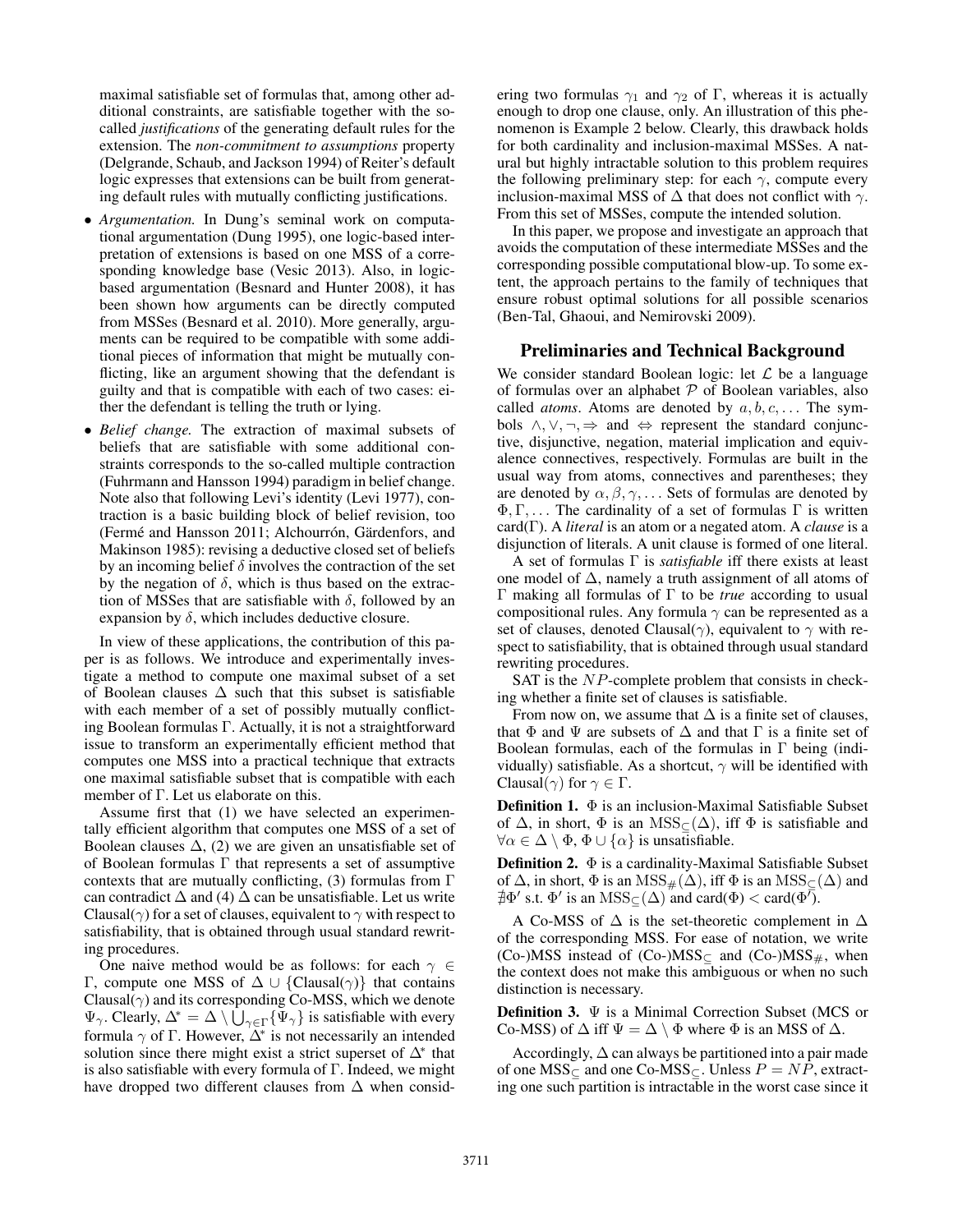belongs to the  $FP^{NP}[wit, log]$  class, i.e., the set of function problems that can be computed in polynomial time by executing a logarithmic number of calls to an NP oracle that returns a witness for the positive outcome (Marques-Silva and Janota 2014). Techniques to compute one such partition that prove very often efficient are described in (Grégoire, Lagniez, and Mazure 2014; Marques-Silva et al. 2013). Note that in the worst case the number of MSSes is exponential in the number of clauses in  $\Delta$ .

The instance of the Max-SAT problem w.r.t.  $\Delta$  consists in delivering the cardinality of any  $MSS_{#}(\Delta)$ . In the following, we consider the variant of Max-SAT that not only delivers this cardinality but also one such MSS $_{#}(\Delta)$ . We also make use of the following variant definition of Partial-Max-SAT.

**Definition 4.** Let  $\Sigma_1$  and  $\Sigma_2$  be two sets of clauses. Partial-Max-SAT( $\Sigma_1$ ,  $\Sigma_2$ ) computes one cardinality maximal subset of  $\Sigma_1$  that is satisfiable with  $\Sigma_2$ .  $\Sigma_1$  and  $\Sigma_2$  are called the sets of soft and hard constraints, respectively.

These variants of (Partial-)Max-SAT belong to the  $Opt -$ P class of problems (Papadimitriou and Yannakakis 1991), namely the class of functions computable by taking the maximum of the output values over all accepting paths of an  $NP$ machine.

#### Problem Statement and Basic Examples

In this paper, we are interested in maximal satisfiable subsets that are computed under a *set of assumptive contexts*.

**Definition 5.**  $\Phi$  is an inclusion-Maximal Satisfiable Subset of ∆ under a *set of assumptive contexts* Γ, (Φ is an AC- $MSS_{\subset}(\Delta,\Gamma)$  for short), iff

1.  $\Phi$  is a satisfiable subset of  $\Delta$ , and

2.  $\forall \gamma \in \Gamma, \Phi \cup \{\gamma\}$  is satisfiable, and

3.  $\forall \alpha \in \Delta \setminus \Phi$ ,  $\Phi \cup \{\alpha, \gamma\}$  is unsatisfiable for some  $\gamma \in \Gamma$ .

**Definition 6.**  $\Phi$  is an AC-MSS<sub>#</sub>( $\Delta$ , Γ) iff  $\Phi$  is an AC- $MSS_{\subseteq}(\Delta,\Gamma)$  and  $\sharp\Phi'$  s.t.  $\Phi'$  is an AC-MSS<sub> $\subseteq$ </sub>( $\Delta,\Gamma$ ) and  $\operatorname{card}(\overline{\Phi}) < \operatorname{card}(\Phi').$ 

The extraction of one AC-MSS( $\Delta$ , Γ) is the addressed problem in this paper. Note that, as is illustrated in the example about the robot that needs to handle two incoming contradictory maps, it is sometimes required to extract one AC- $MSS(\Delta, \Gamma)$  where  $\Gamma \subseteq \Delta$ . Also notice that the elements of Γ are used in a pointwise manner: any AC-MSS(∆, Γ) must be satisfiable together with any  $\gamma$ , taken individually. This expresses the requirement that each  $\gamma$  represents an assumptive context and that the conjunction of all the assumptive contexts of  $\Gamma$  is not required to be satisfiable.

Let us give very basic examples showing the difficulty in the use of the computation of MSS( $\Delta$ ) to extract one AC- $MSS(\Delta, \Gamma)$ . First, assume that  $\Gamma$  is satisfiable: this occurs when the assumptive contexts are not conflicting. Even in this simple case, we cannot consider all elements of  $\Gamma$  conjunctively and interpret them as forming one unique global constraint of consistency that must be respected, as the following simple counter-example illustrates.

**Example 1.**  $\Delta = \{a \lor b, d\}$ . AC-MSS( $\Delta$ ,  $\{\neg a, \neg b\}$ ) =  $\Delta$ *but* AC-MSS( $\Delta$ , {¬ $a \wedge \neg b$ }) = { $d$ }.

Indeed, even when the assumptions are not logically mutually conflicting by themselves, they interact with  $\Delta$  and this influences AC-MSS( $\Delta$ , Γ). To circumvent this issue, as is mentioned in the introduction, it would be tempting to extract for each  $\gamma \in \Gamma$  one  $\text{MSS}(\Delta \cup \{\gamma\})$  that contains  $\gamma$ ; let  $\Psi_\gamma$  be the corresponding Co-MSS. Although  $\Delta\backslash\bigcup_{\gamma\in\Gamma}\{\Psi_\gamma\}$ is satisfiable with every formula  $\gamma$  of Γ, it is not guaranteed to be an AC-MSS( $\Delta$ , Γ), even when Γ is satisfiable.

**Example 2.** *Let*  $\Delta = {\neg a \lor b, \neg b, d}$  *and*  $\Gamma = {a, b}$ *.*  $\Gamma$ *is satisfiable. There are two* MSS( $\Delta \cup \{a\}$ ) *that contain the subset*  $\{a\}$ *, namely*  $\{\neg a \lor b, d, a\}$  *and*  $\{\neg b, d, a\}$  *and one* MSS( $\Delta \cup \{b\}$ *) that contains the subset*  $\{b\}$ *, namely* {¬a ∨ b, d, b}*. Clearly, when* {¬b, d, a} *is extracted as one*  $\mathrm{MSS}(\Delta\cup\{a\}),$  we have that  $\Delta\setminus\bigcup_{\gamma\in\Gamma}\{\Psi_\gamma\}$  (where  $\Psi_\gamma$  is *the Co-MSS corresponding to the selected* MSS( $\Delta \cup \{\gamma\})$ ) *yields*  $\{d\}$ *. However,*  $\{d\}$  *is not an* AC-MSS( $\Delta$ , Γ)*; there is a unique* AC-MSS( $\Delta$ , Γ)*, i.e.*,  $\{\neg a \lor b, d\}$ *.* 

When Γ is unsatisfiable, this needs not prevent AC- $MSS(\Delta, \Gamma)$  from existing.

**Example 3.** *Let*  $\Delta = \{\neg a \lor b, \neg b, d\}$  *and*  $\Gamma = \{a, b, \neg a\}$ *.*  $\{\neg a \lor b, d\}$  *is the unique* AC-MSS( $\Delta, \Gamma$ ).

The correct *direct (brute-force) approach* to extract one AC-MSS( $\Delta, \Gamma$ ) is thus as follows. First, for every  $\gamma \in \Gamma$ enumerate *all*  $MSS_{\subseteq}(\Delta \cup {\gamma})$  that contain  $\gamma$ . Then, select one corresponding Co-MSS $\subseteq$  ( $\Delta$   $\cup$   $\{\gamma\}$ ) per  $\gamma$  , denoted  $\Psi_\gamma,$ such that  $\tilde{\Delta}^* = \tilde{\Delta} \setminus \bigcup_{\gamma \in \Gamma} {\overline{\{\Psi}}_{\gamma}\}$  exhibits the largest cardinality (when  $AC\text{-MSS}_{\#}$  is under consideration) or such that  $\Delta^*$  is inclusion-maximal (for AC-MSS<sub>⊆</sub>).  $\Delta^*$  is the result.

Since there can be an exponential number of MSSes in a set of clauses, the direct approach is intractable in the worst case, and, as our experimentations will illustrate, in many expectedly-easier situations.

#### A Transformational Method

On the contrary, we propose an approach that avoids the extraction of these intermediate Co-MSSes and make a direct global extraction of one AC-MSS( $\Delta$ , Γ) in all cases. To this end, both  $\Delta$  and  $\Gamma$  are transformed into two other sets of clauses and a new (but equivalent) problem is generated.

We shall make use, among other things, of an algorithm that extracts one  $MSS_{\subset}(\Delta)$  that is satisfiable with the conjunction of the elements of another set of clauses, when this latter set is satisfiable. Such an algorithm is easily derived from the CMP method from (Grégoire, Lagniez, and Mazure 2014) or any procedure described in (Marques-Silva et al. 2013). For convenience purpose, the notation *Extract-MSS*( $\Sigma_1$ ,  $\Sigma_2$ ) where  $\Sigma_1$  and  $\Sigma_2$  are two sets of clauses will be used to represent either this algorithm, or, when cardinality-maximal subsets are under consideration, Partial-Max-SAT $(\Sigma_1,\Sigma_2)$ .

Our method makes one call to *Extract-MSS*, only. It is insensitive to whatever ordering of formulas from  $\Gamma$  or  $\Delta$ , and builds the set of hard constraints  $\Sigma_2$  to be a satisfiable set. In addition, the following seemingly contradictory features also need to be accommodated together, among other things. On the one hand, each formula  $\gamma$  of  $\Gamma$  need be treated separately from the other formulas from  $\Gamma$  to ensure that the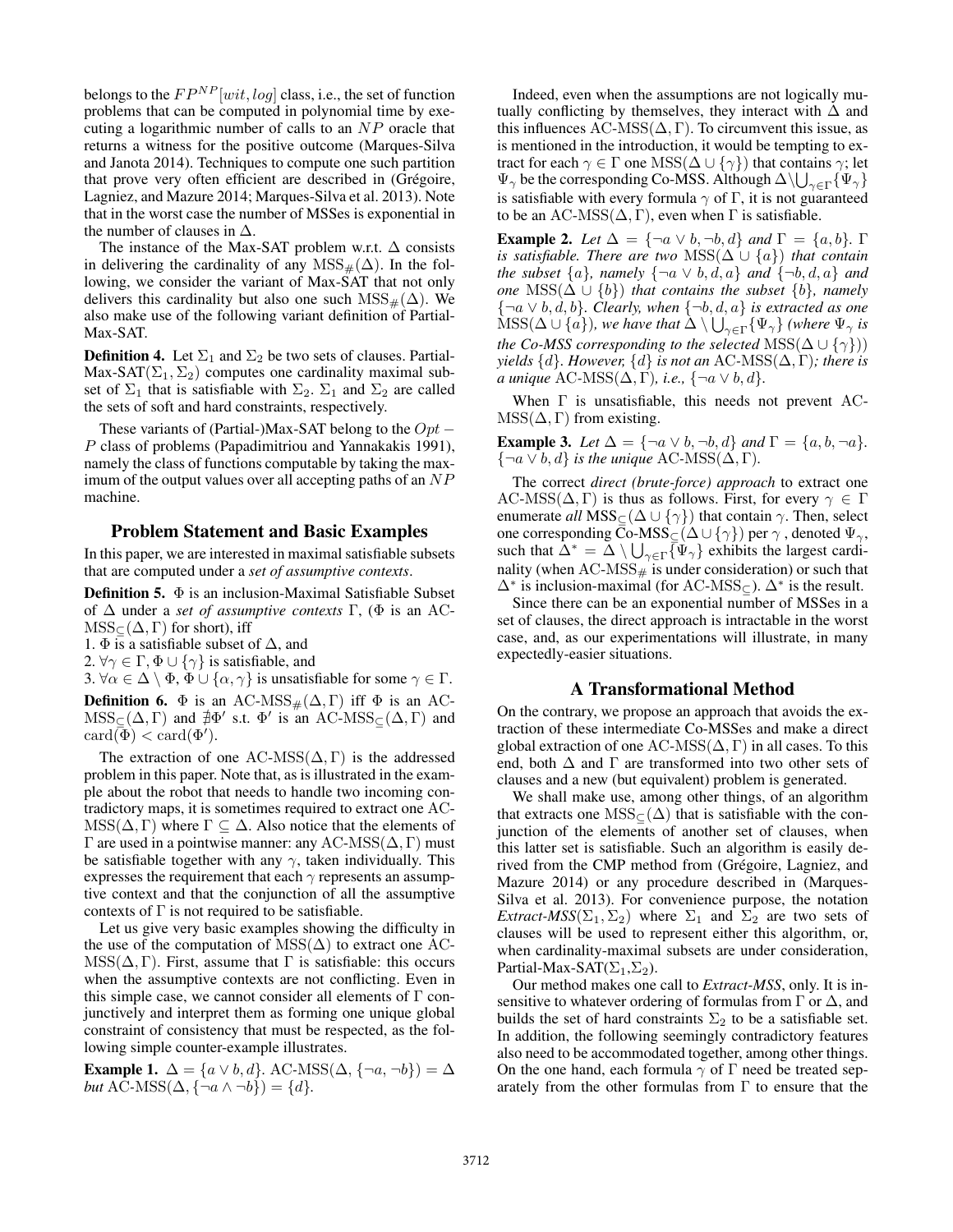resulting MSS is satisfiable with  $\gamma$ . Hence, this treatment is local (i.e., performed with respect to  $\gamma$ ). On the other hand, this local decision has a global impact on the problem since it impacts the satisfiability of the remaining part of  $\Delta$  with other  $\gamma$ 's. The method satisfies these local and global requirements: it is based on following ideas.

First, note that whenever  $\gamma$  is satisfiable with  $\Delta$ ,  $\gamma$  is satisfiable with any subset of  $\Delta$  and thus with any MSS of  $\Delta$ : hence, no clause needs to be dropped from  $\Delta$  in the local process that ensures that the extracted MSS is satisfiable with  $\gamma$ . In the following, we consider only  $\gamma$ 's such that  $\Delta \cup {\gamma}$  is unsatisfiable.

For each  $\gamma$ , the extraction of one maximal subset of clauses that is satisfiable with  $\gamma$  is rewritten as an independent sub-problem. To this end, for each  $\gamma$ , a corresponding set of clauses  $\Delta \cup {\gamma}$  is created; all its variables are renamed through the use of fresh atoms. All sub-problems are then linked together as follows, adopting one arbitrary ordering between clauses in  $\Delta$ . An atom  $\epsilon_i$  is created and associated to each clause  $\delta_i$  from  $\Delta$ . More precisely, each clause  $\delta$  from  $\Delta$  in every sub-problem (i.e.,  $\Delta \cup {\gamma}$  that has been renamed using fresh variables), gets the additional disjunct  $\neg \epsilon_i$  when δ corresponds to  $\delta_i$  in  $\Delta$ . Now, all these  $\Delta \cup {\gamma}$  endowed with the additional disjuncts will form the hard consistency constraints, i.e., the second parameter in the unique call to *Extract-MSS*. The set consisting of all these clauses is satisfiable (just set every  $\epsilon_i$  to *false*). Secondly, the set of unit clauses  $\{ \epsilon_i \text{ s.t. } i \in [1..n] \}$  forms the soft constraints, i.e., the first parameter in the unique call to *Extract-MSS*. Whenever a clause  $\epsilon_i$  from this set does not belong to the MSS that is extracted,  $\delta_i$  from  $\Delta$  does not belong to the (global) computed AC-MSS. Indeed, this means that some clause within the hard constraints that contains the disjunct  $\neg \epsilon_i$  actually requires  $\neg \epsilon_i$  to be *true*, and the corresponding clause is not to be a member of the AC-MSS under construction.

The *Transformational Approach* algorithm that is depicted below implements this idea. In line 1, the set  $\Sigma_1$  of soft clauses is created: it is the set of positive unit clauses  $\epsilon_i$ , called selectors, that are created for every clause  $\delta_i \in \Delta$ . In line 2, the set of hard clauses  $\Sigma_2$  is initialized to the empty set.  $\Sigma_2$  will gather the sub-problems. In line 3, a copy of  $\Delta$  is created where each clause is weakened by the negation of its corresponding selector  $\epsilon_i$ . This copy is called  $\Delta'$ . Whenever  $\gamma_i$  contradicts  $\Delta$  (l. 4),  $\Delta' \cup {\gamma_i}$  has all its variables (except the  $\epsilon_i$ ) renamed (l. 6), thereby representing the sub-problem  $\Phi_j$  devoted to finding an MSS satisfiable with  $\gamma_j$  (l. 4-7). All sub-problems are collected in a single set that forms  $\Sigma_2$  (l. 7).

Notice that when every  $\gamma$  is satisfiable with  $\Delta$ ,  $\Sigma_2$  is empty and  $\Delta$  is delivered as result; this situation can occur independently of  $\Gamma$  being satisfiable or not. Otherwise (l. 9), an MSS of  $\Sigma_1$  that satisfies all the clauses of the global problem  $\Sigma_2$  is delivered in  $\Psi$  by the call to *Extract-MSS*. The final result is the set of all clauses  $\delta_i$  of  $\Delta$  for which the corresponding clause  $\epsilon_i$  belongs to the set  $\Psi$  (which is the output of the single call to *Extract-MSS*). Let m be the number of different formulas in  $\Gamma$ ,  $n'$  the largest number of clauses encoding one formula of  $\Gamma$ , *n* the number of clauses in ∆.

| <b>Transformational Approach</b>                                                                                        |           |  |  |  |  |  |  |  |  |  |  |
|-------------------------------------------------------------------------------------------------------------------------|-----------|--|--|--|--|--|--|--|--|--|--|
| <b>input</b> : $\Delta = {\delta_1, \ldots, \delta_n}$ : a set of <i>n</i> Boolean clauses;                             |           |  |  |  |  |  |  |  |  |  |  |
| $\Gamma = {\gamma_1, \ldots, \gamma_m}$ : a set of m satisfiable Boolean formulas;                                      |           |  |  |  |  |  |  |  |  |  |  |
| <b>output:</b> one AC-MSS( $\Delta$ , $\Gamma$ )                                                                        |           |  |  |  |  |  |  |  |  |  |  |
| $/\star$ $\Sigma_1$ will be the set of soft clauses                                                                     | $\star/$  |  |  |  |  |  |  |  |  |  |  |
| $1 \Sigma_1 \leftarrow {\epsilon_i \text{ s.t. } i \in [1n]} \rightarrow \infty$ every $\epsilon_i$ is a fresh new atom |           |  |  |  |  |  |  |  |  |  |  |
| $/\star$ $\Sigma_2$ will be the set of hard clauses                                                                     |           |  |  |  |  |  |  |  |  |  |  |
| $2 \Sigma_2 \leftarrow \emptyset$ :                                                                                     |           |  |  |  |  |  |  |  |  |  |  |
| 3 $\Delta' \leftarrow \{\delta_i \vee \neg \epsilon_i \text{ s.t. } \delta_i \in \Delta\};$                             |           |  |  |  |  |  |  |  |  |  |  |
| 4 foreach $\gamma_i \in \Gamma$ <i>s.t.</i> UNSAT( $\Delta \cup {\gamma_i}$ ) do                                        |           |  |  |  |  |  |  |  |  |  |  |
| $\lambda * \Phi_j$ is the sub-problem related to $\gamma_j$                                                             | $\star$ / |  |  |  |  |  |  |  |  |  |  |
| 5 $\Phi_j \leftarrow \Delta' \cup \{\gamma_j\};$                                                                        |           |  |  |  |  |  |  |  |  |  |  |
| 6 Rename all atoms in $\Phi_j$ (except the $\epsilon_i$ ) with fresh new atoms;                                         |           |  |  |  |  |  |  |  |  |  |  |
| $\big  \quad \Sigma_2 \leftarrow \Sigma_2 \cup \Phi_j;$<br>7                                                            |           |  |  |  |  |  |  |  |  |  |  |
| if $\Sigma_2 \neq \emptyset$ then<br>8                                                                                  |           |  |  |  |  |  |  |  |  |  |  |
| 9<br>$\Psi \leftarrow$ Extract-MSS( $\Sigma_1$ , $\Sigma_2$ );                                                          |           |  |  |  |  |  |  |  |  |  |  |
| $\Delta \leftarrow \{\delta_i \text{ s.t. } \delta_i \in \Delta \text{ and } \epsilon_i \in \Psi\};$<br>10              |           |  |  |  |  |  |  |  |  |  |  |
| 11 return $(\Delta)$ ;                                                                                                  |           |  |  |  |  |  |  |  |  |  |  |

Property 1. *The Transformational Approach computes one*  $AC$ -MSS( $\Delta$ , Γ).

Property 2. *The Transformational Approach requires* m *calls to a SAT solver on an instance of size*  $O(n + n')$ , plus *one call to Extract-MSS with a set of hard constraints of consistency of size* O(m(n + n 0 )) *and a set of soft constraints of size*  $O(n)$ .

From a worst-case complexity analysis, an approach that computes all MSS for each  $\gamma$  as one step of the construction of one  $AC\text{-MSS}(\Delta, \Gamma)$  is clearly intractable since the number of MSS of a set of clauses can be exponential in the number of clauses in the set. Property 2 allows the worst-case complexity of the transformational method to be derived. For example, when *Extract-MSS* is related to  $MSS<sub>C</sub>$  computation, the method requires  $O(m)$  calls to a SAT-solver on an instance of size  $\widehat{O}(n + n')$ , plus a logarithmic number of calls to a SAT-solver on an instance of initial size  $O(m(n + n'))$  that is divided by two at each call.

# Formal Specification

Formally, the transformational method can be defined as follows.

Selectors: Let  $(\epsilon_i)_{i=1,\dots,\text{card}(\Delta)}$  *be a family of Boolean variables extracted from*  $\mathcal{P} \setminus Atom(\Delta \cup \Gamma)$ 

Copy substitutions: *A family of substitutions*  $(\mu_j)_{j=1,\ldots,\text{card}(\Gamma)}$ *, each with domain Atom*( $\Delta \cup \Gamma$ ) *and codomain*  $P \setminus Atom(\Delta \cup \Gamma)$ *, are defined such that* 

- *-* Image( $\mu_j$ ) ∩ { $\epsilon_i$  | i = 1,..., card( $\Delta$ )} = Ø *for* j =  $1, \ldots, \text{card}(\Gamma)$
- *-*  $Image(\mu_h) ∩ Image(\mu_k) = ∅ whenever h \neq k$

**Copies:** *For*  $j = 1, \ldots, \text{card}(\Gamma)$ *, let* 

$$
\Phi_j \stackrel{\text{def}}{=} \{ \mu_j \delta_i \vee \neg \epsilon_i \mid i = 1, \dots, \text{card}(\Delta) \} \cup \{ \mu_j \gamma_j \}
$$

**Problem:** ExtractMSS( $\Sigma_1$ ,  $\Sigma_2$ ) *where* 

- 
$$
\Sigma_1 = {\epsilon_i \mid i = 1, ..., \text{card}(\Delta)}
$$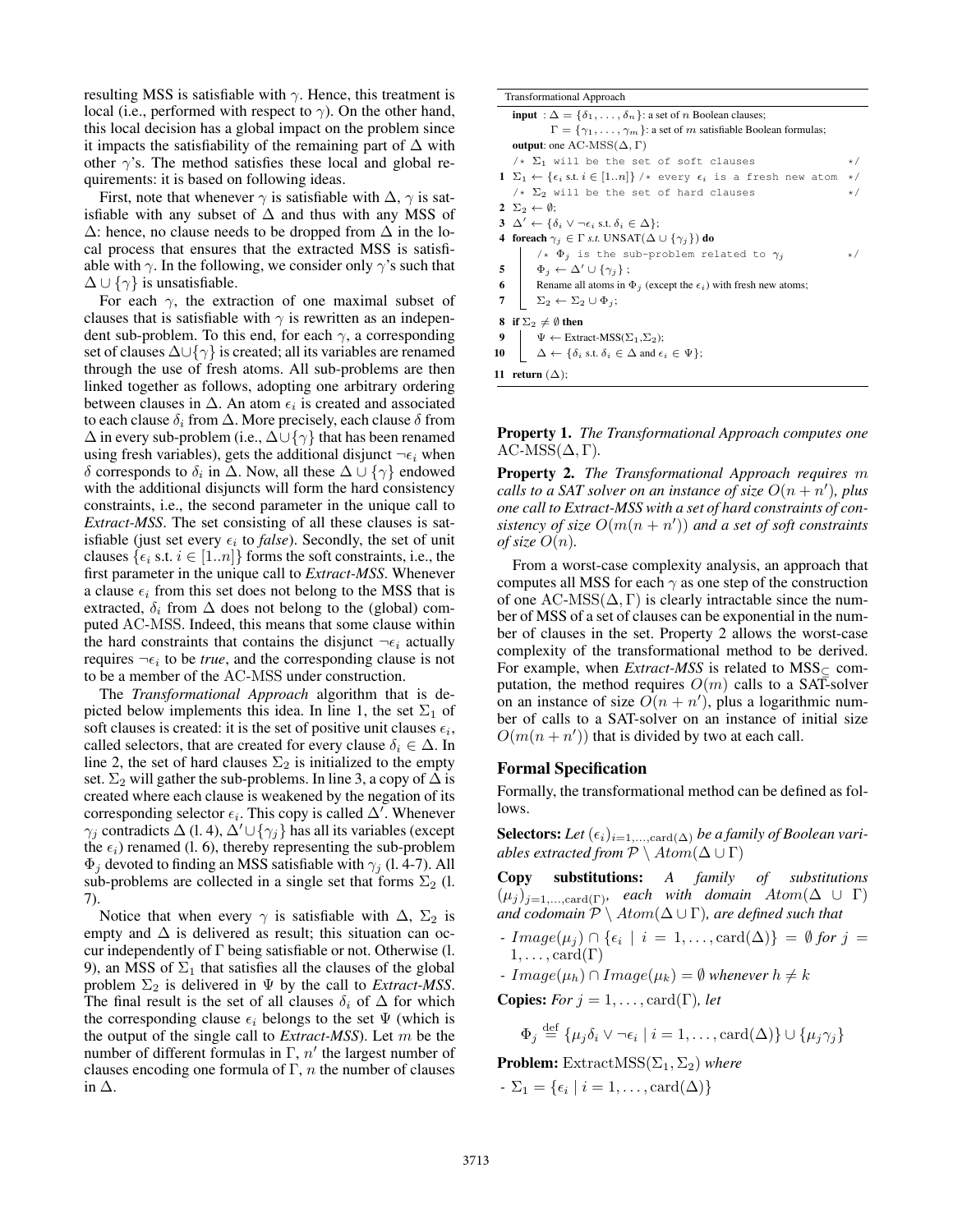$$
- \Sigma_2 = \bigcup_{j=1,\ldots,\text{card}(\Gamma)} \Phi_j
$$

For  $\Omega$  satisfiable, ExtractMSS( $\Theta$ ,  $\Omega$ ) is supposed to be such that its output is both a maximal satisfiable subset of  $\Theta \cup \Omega$ and a superset of  $\Omega$ .

## Experimental Study

The goal of the experimental study was to investigate the actual viability of the transformational approach.

Benchmarks from the planning area as a case study. We have considered 225 instances of usual benchmarks from the planning area as a case study. Let us stress that we do not solve the planning problem in the experimentations. All we do is "filter" the planning instances so that they become consistent with each assumptive context. We handled the instances as mere sets of clauses and we did not assign initial and final states their whole specific roles, since these concepts are not relevant to the other potential application domains. If we want to apply the approach in the planning domain up to computing plans then it would make sense to slightly adapt the framework so that initial and final states, fluents, etc. do match their full epistemological roles. For example, when a goal (final state) contradicts an assumptive context, the user might be asked whether or not she (he) would accept the goal to be transformed so that it becomes consistent with each of these contexts. The benchmarks  $\Delta$ represent the domain knowledge, as well as the initial and goal states. For example,  $\Delta$  can represent the environment in which a robot is moving, as well as its initial and goal states, whereas Γ translates some additional assumptive information: for example  $\gamma_1$  is indicating that the energy level of the robot is too low to reach a target whereas  $\gamma_2$  asserts the contrary.

The instances cover a wide range of planning problems with varying horizon lengths. For example, " $Blocks\_right\_x$ " refers to the usual blocks-world problem involving x blocks. " $Bomb_bx_by$ " is the similar information for the problem of neutralizing  $bx$  bombs in by locations. " $Coins$ <sub>-px</sub>" is about px coins that need to be tossed for heads and tails so that they all reach the same state. "*Comm\_px*" corresponds to an IPC5 problem about communication signals with several stages, packets, and actions. "*Empty-room\_dx\_dy*" is about a robot navigating in a room of size  $dx$  and containing  $dy$  objects. "*Safe\_n*" is about opening a safe with  $n$  possible combinations. "*sort\_num\_s\_x*" is about building circuits of compare-andswap gates to sort x Boolean variables. " $uts_k$ " is about a network routing problem for mobile ad-hoc networks where a broadcast from an unknown node must reach all nodes; the topology of the network is partially known and each node in the graph has a fixed number  $kx$  of connected neighbors.

Each  $\Delta$  was translated into clausal normal form from its initial PDDL 1.2 (Planing Domain Definition Language) and STRIPS format, using H. Palacios' translator, available from http://www.plg.inf.uc3m.es/∼hpalacio/.

Generation of the assumptive contexts. We have experimented the method with a reasonable maximal value  $m$  of

assumptive contexts, namely 10. We considered the worstcase situation with respect to the grow of the instance size that is encountered through the transformation: this occurs when every formula  $\gamma$  conflicts with  $\Delta$ . We have also selected each  $\gamma$  as a set of non-unit clauses that can be proved satisfiable in a very short time, following the hypothesis that assumptive contexts are easily shown satisfiable but are not necessarily mere unit clauses. More precisely, each  $\gamma$ has been generated as follows. An unsatisfiable 3-SAT instance, i.e., an unsatisfiable set of ternary clauses Φ was randomly generated after the satisfiability/unsatisfiability threshold, using the variables occurring in clauses in  $\Delta$  representing the initial state. To this end, we used the standard clauses generator from WALKSAT Version 51 (http: //www.cs.rochester.edu/∼kautz/walksat/). Accordingly, the  $\gamma$ 's are intended to represent a series of possibly conflicting information about the initial state.  $\Phi$  was then partitioned into  $m$  subsets of clauses, each of them forming the seed to build one assumptive context  $\gamma$ . Each seed was then augmented with additional random binary clauses until it became unsatisfiable with  $\Delta$  and thus formed the intended  $\gamma$ . This was done in such a way that  $\gamma$  remains satisfiable. Accordingly, each  $\gamma$  is one satisfiable set of clauses that is unsatisfiable with  $\Delta$  and the set  $\Gamma = {\gamma_1, \ldots, \gamma_m}$  is itself unsatisfiable.

We believe that this generation model provides  $\gamma$ 's that can capture reasonably complex items in the target domain.

Hardware, software and time-out. All experimentations have been conducted on Intel Xeon E5-2643 (3.30GHz) processors with 8Gb RAM on Linux CentOS. Time limit was set to 60 minutes per test. All experimentation data, as well as our developed methods, are available from http://www.cril.fr/AAAI15-BGL. For the inclusion-maximal case, we have adapted the CMP method from (Grégoire, Lagniez, and Mazure 2014) in such a way that it implements *Extract-MSS*. We have used CAMUS (Liffiton and Sakallah 2008b) http://sun.iwu.edu/∼mliffito/camus/ to enumerate all MSS<sup>⊆</sup> and Co-MSS⊆. MSUNCORE (Morgado, Heras, and Marques-Silva 2012) http://logos.ucd.ie/wiki/doku.php?id=msuncore and MINISAT (Eén and Sörensson 2004) http://minisat.se/ were selected as the Partial-Max-SAT and SAT solvers, respectively.

Table 1 provides a sample of results (the results for the 225 instances tested for each value of  $|\Gamma| \in \{2, 3, 5, 10\}$  are available from http://www.cril.fr/AAAI15-BGL). All times are in seconds, rounded down to the immediate strictly lower integer. In the first column, the instance name is given, followed by the size of  $\Delta$  in terms of the number of its variables  $(\#Vars)$  and clauses ( $\#Classes$ ), successively. The names of the instance are postfixed with the planning horizon, written  $p$ <sub>-tx</sub>, as "planning problem with tx steps as horizon". The following parameters about  $\Gamma$  are then listed successively: first, the number of variables in  $\Gamma$  (#Var), which are all the variables from  $\Delta$  used to encode the initial state of the planning problem. Then, the number of formulas  $(|\Gamma|)$ and the average size of the  $\gamma$ 's (*avg*  $|\gamma|$ ) in terms of their number of clauses are given. Then the table provides the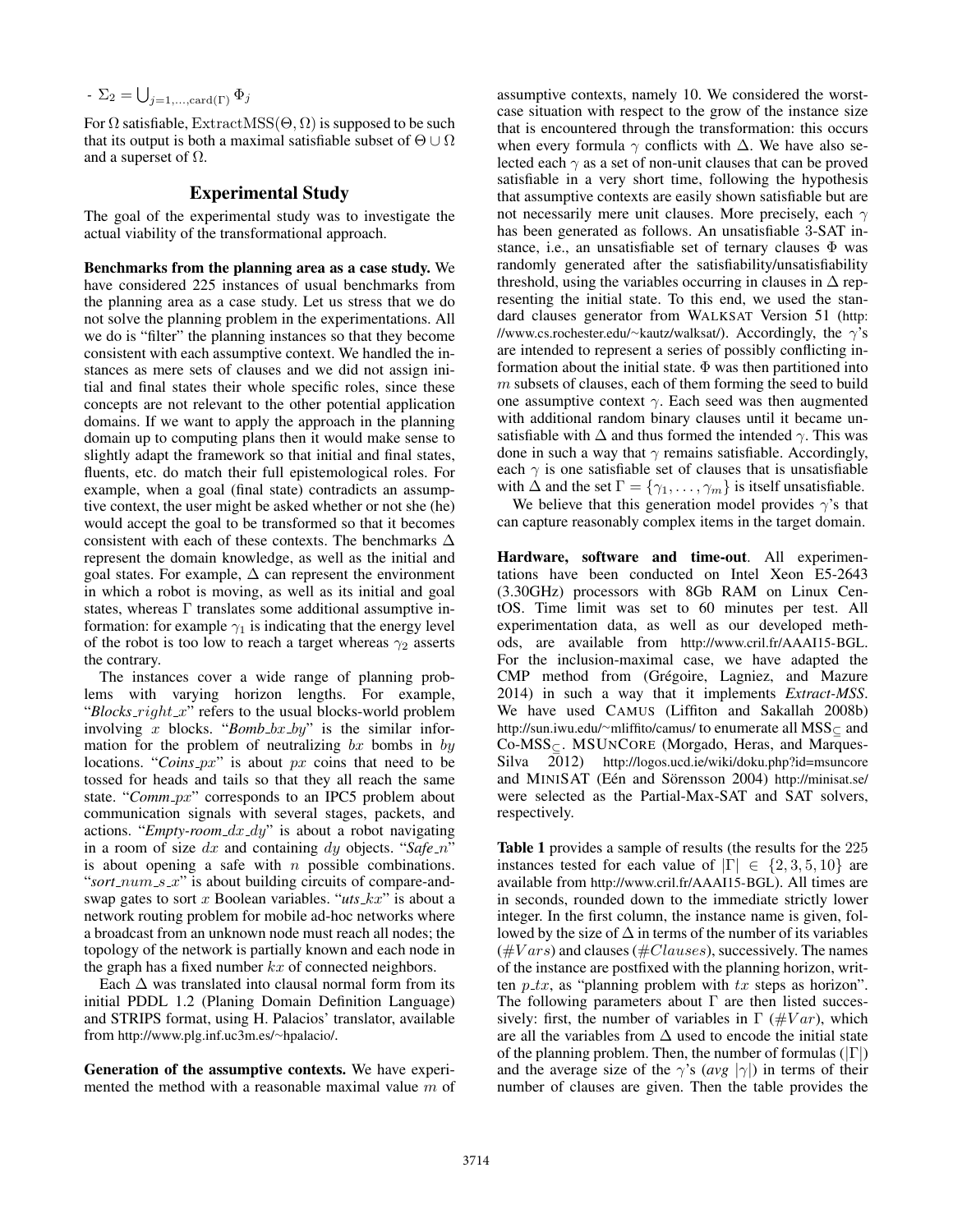| Instance                          |                   | г               |                                                    |                     |                          | Brute force              |       | Transformed Inst.  |                  |                        |                | $ AC\text{-MSS}_{\subset}$ Tr. Meth. $ AC\text{-MSS}_{\#}$ Tr. Meth. |                        |                |                     |
|-----------------------------------|-------------------|-----------------|----------------------------------------------------|---------------------|--------------------------|--------------------------|-------|--------------------|------------------|------------------------|----------------|----------------------------------------------------------------------|------------------------|----------------|---------------------|
| Name (#Vars #Clauses)             |                   |                 | $\frac{1}{2}$ War $ \Gamma $ avg $ \gamma $ status |                     |                          | T $avg \#coMss  $ #var   |       | #hard              |                  | #soft status           | т              |                                                                      | #rm  status            | T              | #rm                 |
| blocks_right_2_p_t5 (406 1903)    | 67                | 2               |                                                    | 236 MO              | ?                        | 9.                       | 2715  | 3806               | 1903             | OK                     | $\Omega$       | 78                                                                   | OK                     | 453            | $\overline{43}$     |
| bomb_b5_t1_p_t2 (240 443)         | 66                | 10              | 78                                                 | <b>OK</b>           | 61                       | 9433                     | 2843  | 4430               | 443              | $\overline{\text{OK}}$ | $\Omega$       | 6                                                                    | OK                     | $\Omega$       | 5                   |
| bomb_b10_t10_p_t1 (1000 1870)     | 500 2             |                 | 1757                                               | MO                  | ?                        | ?                        | 3870  | 3740               | 1870             | OK                     | 2              | 6                                                                    | OK                     | 2007           | 4                   |
| coins_p01_p_t3 (536 1419)         | 112               | 10              | 83                                                 | MO                  | $\overline{?}$           | ?                        | 6779  | 14190              | 1419             | $\overline{\text{OK}}$ | $\Omega$       | 8                                                                    | $\overline{\text{OK}}$ | $\Omega$       | 4                   |
| coins_p03_p_t2 (368 951)          | 112 <sub>5</sub>  |                 | 157                                                | $\overline{MO}$     | 7                        | $\overline{\mathcal{P}}$ | 2791  | 4755               | 951              | $\overline{\text{OK}}$ | $\overline{0}$ | 28                                                                   | $\overline{\rm OK}$    | 840            | $\overline{11}$     |
| coins_p03_p_t5 (872 2355)         | 112 5             |                 | 157                                                | MO                  | ?                        | $\mathcal{P}$            | 6715  | 11775              | 2355             | $\overline{\rm OK}$    | $\Omega$       | 16                                                                   | $\overline{\rm OK}$    | 63             | 10                  |
|                                   | 112               | 10              | 85                                                 | M <sub>O</sub>      | $\gamma$                 | 9                        | 11075 | 23550              | 2355             | OK                     | $\Omega$       | 10                                                                   | OK                     | 2              | 6                   |
| coins_p05_p_t2 $(368951)$         | $112\overline{5}$ |                 | 157                                                | MO                  | $\overline{?}$           | 7                        | 2791  | 4755               | 951              | $\overline{\rm OK}$    | $\Omega$       | $\overline{12}$                                                      | $\overline{\rm OK}$    | 196            | 9                   |
| comm_p02_p_t2 (555 1623)          | 189               | 10              | <b>140</b>                                         | MO                  | $\overline{\mathcal{P}}$ | ?                        | 7173  | 16230              | 1623             | OK                     | $\Omega$       | 9                                                                    | $\overline{\rm OK}$    | 5              | 6                   |
| comm_p05_p_t5 (3384 12267)        | 510               | $\overline{2}$  | 1786                                               | MO                  | ?                        | $\mathcal{P}$            | 19035 | 24534              | 12267            | OK                     |                | 361                                                                  | MO                     | ?              | $\Omega$            |
|                                   | 510               | 10              | 366                                                | MO                  | ?                        | າ                        |       | 46107 122670 12267 |                  | OK                     | $\Omega$       | 15                                                                   | OK                     | 72             | 6                   |
| emptyroom_d4_g2_p_t1 $(44 130)$   | 32                | $\overline{10}$ | 22                                                 | $\overline{\rm OK}$ | 922                      | 37875                    | 570   | 1300               | 130              | $\overline{\text{OK}}$ | $\overline{0}$ | 9                                                                    | $\overline{\text{OK}}$ | $\Omega$       | 5                   |
| emptyroom_d8_g4_p_t3 (244 778) 72 |                   | 10              | 51                                                 | MO                  | ?                        | 9                        | 3218  | 7780               | $\overline{778}$ | $\overline{\rm OK}$    | $\Omega$       | 21                                                                   | $\overline{\text{OK}}$ | 97             | 7                   |
| ring2_r6_p_t1 $(76215)$           | 54                | 10              | 38                                                 | MO                  | 7                        | 9                        | 975   | 2150               | 215              | OK                     | $\Omega$       | 17                                                                   | OK                     | 11             | 8                   |
| ring2_r6_p_t2 $(134 402)$         | 54                | 2               | 190                                                | MO                  | $\overline{?}$           | $\overline{\mathcal{L}}$ | 670   | 804                | 402              | $\overline{\rm OK}$    | $\Omega$       | 54                                                                   | $\overline{\rm OK}$    | $\Omega$       | $\overline{26}$     |
| ring $5-p-11$ (114 242)           | 70                | 3               | 164                                                | MO                  | $\gamma$                 | $\gamma$                 | 584   | 726                | 242              | $\overline{\text{OK}}$ | $\Omega$       | 32                                                                   | $\overline{\rm OK}$    | 148            | $\overline{12}$     |
| safe_safe_10_p_t5 (166 357)       | 21                | $\overline{2}$  | 75                                                 | OK                  | 635                      | 69924                    | 689   | 714                | 357              | OK                     | $\Omega$       | 24                                                                   | $\overline{\rm OK}$    | $\Omega$       | 5                   |
| safe_safe_30_p_t5 (486 1347)      | 61                | 10              | 43                                                 | M <sub>O</sub>      | ?                        | ?                        | 6207  | 13470              | 1347             | OK                     | $\Omega$       | 82                                                                   | $\overline{\text{OK}}$ | 44             | 17                  |
| sort_num_s_3_p_t1 $(39 106)$      | 27                | $\overline{2}$  | 96                                                 | $\overline{MO}$     | $\overline{?}$           | $\overline{?}$           | 184   | 212                | 106              | $\overline{\rm OK}$    | $\overline{0}$ | 19                                                                   | $\overline{\text{OK}}$ | $\overline{0}$ | $\overline{10}$     |
| sort_num_s_3_p_t4 (129 400)       | 27                | $\overline{10}$ | 30 <sup>l</sup>                                    | MO                  | 7                        | $\overline{\mathcal{P}}$ | 1690  | 4000               | 400              | $\overline{\rm OK}$    | $\Omega$       | 12                                                                   | $\overline{\text{OK}}$ | $\Omega$       | $\overline{8}$      |
| sort_num_s_4_p_t5 (486 1810)      | 88                | 10              | 62                                                 | <b>MO</b>           | ?                        | $\overline{\mathcal{P}}$ | 6670  | 18100              | 1810             | $\overline{\text{OK}}$ | $\overline{0}$ | 21                                                                   | OK                     | 3353           | $\overline{10}$     |
| sort_num_s_6_p_t2 (858 3509)      | 396 3             |                 | 925                                                | MO                  | ?                        | $\gamma$                 | 6083  | 10527              | 3509             | OK                     | $\Omega$       | 350                                                                  | <b>MO</b>              | ?              | $\mathcal{P}$       |
| uts_k1_p_t2 $(71 204)$            | 25                | 5               | 40                                                 | OK                  | 337                      | 29328                    | 559   | 1020               | 204              | $\overline{\text{OK}}$ | $\Omega$       | 8                                                                    | OK                     | $\Omega$       | 7                   |
| uts_k2_p_t5 $(5301903)$           | $\overline{81}$   | 10              | 57                                                 | MO                  | ?                        | $\gamma$                 | 7203  | 19030              | 1903             | $\overline{\rm OK}$    | $\Omega$       | 20                                                                   | $\overline{\rm OK}$    | 1114           | 13                  |
| uts_k3_p_t3 $(682 2695)$          | 169               | 10              | 118                                                | MO                  | ?                        | 2                        | 9515  | 26950              | 2695             | OK                     | $\Omega$       | 46                                                                   | MO                     | ?              | $\overline{\gamma}$ |

Table 1: Sample of Results. The full table can be found at http://www.cril.fr/AAAI15-BGL

experimental results for the first step of the "brute force" method, which extracts for every  $\gamma$  all Co-MSS $\subset (\Delta \cup {\gamma})$ that do not contain  $\gamma$ . The columns list the status of this step ("OK", or "MO" for memory-out) and the time ("T") to run the method and the average number of computed Co-MSSes (*avg*  $|\#CoMSS|$ ) for each  $\gamma$ . When memory out happened due to combinatorial blow-up, no information about these two parameters could be delivered (hence, the "?" in the columns). Results about the transformational methods are provided next. Firstly, the main parameters of the transformed problem are given, namely the number of variables in the transformed problem, the number of clauses of this latter one split between the clauses that are intended to play the role of hard clauses (#*hard*) and soft clauses (#*soft*), respectively. Secondly, results about computing one  $AC\text{-MSS}_{\subseteq}$  are given: for every successfully solved instance (status  $=$  "OK"), we list the global time to complete the transformational method (including the call to *Extract-MSS*) and the number of  $(\#rm)$  clauses that are dropped from  $\Delta$ to yield the extracted  $AC-MSS<sub>C</sub>$ . Thirdly, the last columns give the same main parameters when one  $AC\text{-MSS}_{#}(\Delta, \Gamma)$ was to be extracted.

Discussion. As expected, the brute force method to extract one AC-MSS $\subset$  (or one AC-MSS $_{\#}$ ) faced computational blow-up most of the times: the full list of intermediate Co-MSSes was delivered for only 81/900 problem instances within the 1 hour computation allocated per instance. Not surprisingly, the transformational method that extracts one AC-MSS<sup>⊆</sup> outperformed the brute force one: *all* the instances (i.e., 900/900) were solved successfully, and the average time to compute one AC-MSS was 0.05 second, reaching real-time performance (only 2/900 instances needed more than 2 seconds, namely 4.54 and 2.41 seconds). Not surprisingly, applying an additional minimal-cardinality constraint in order to yield one  $AC\text{-MSS}_{#}$  proved less often feasible. However, 415/900 instances were successfully solved in this way. For example, the  $bomb_b10_t1_p_21$  instance involves 1870 clauses and 1000 Boolean variables: it yielded the second slowest run-time (2.41 seconds) for the computation of one AC-MSS $\subset \Gamma$  was built by using the  $500$  variables occurring in the description of the initial state of the planning problem, giving rise to two formulas, each of them encoded through 1757 clauses on average. Note that in this respect each  $\gamma$  is intended to represent a very elaborate assumptive context for the concerned planning problem. The ratio  $\#hard/\#Classes = 2$  since the two  $\gamma$ 's were built so that they were both contradictory with  $\Delta$ . The tentative enumeration of all Co-MSSes led to memory overflow. The transformed instance is made of 3740 hard and 1870 soft clauses, making use of 3870 variables. The transformational method that extracted one  $AC\text{-MSS}_{\#}$  required 2007 seconds to be completed (including the transformation step), ending with a guaranteed minimal number of 4 clauses to be rejected from the initial instance. The method that extracted one AC-MSS<sup>⊆</sup> rejected two additional clauses but was very fast (2.41 seconds rounded down to 2 in Table 1).

The real-time performance reached in the experimentations should be interpreted as a positive point: the experimental conditions that allow for these results are reasonable and possibly widespread even outside the planning field. Especially, the number and size of assumptive contexts and the limited size of the computed Co-MSSes are all important criteria: relaxing any of them can lead to possible performance degradation. Finally, we believe that although all the